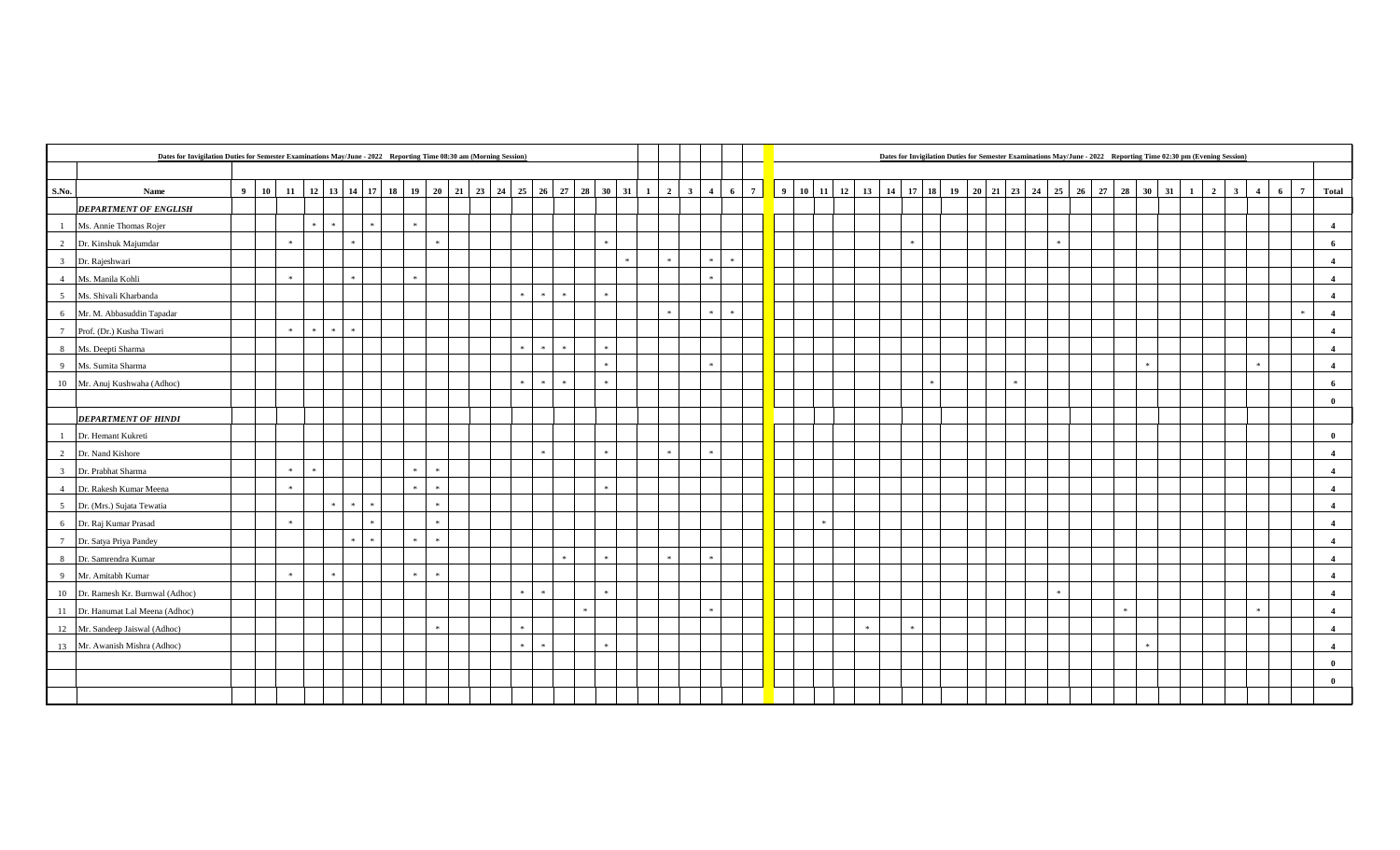|                 |                                  | Dates for Invigilation Duties for Semester Examinations May/June - 2022 Reporting Time 08:30 am (Morning Session)<br>  12   13   14   17   18   19   20   21   23   24   25   26   27   28   30   31   1<br>$2 \mid 3$ |                     |  |  |  |  |  |                             |  |  |  |                                      |  |  |         |        |  |                         |             |                     |               |               |                  |                             |  |  |            | Dates for Invigilation Duties for Semester Examinations May/June - 2022 Reporting Time 02:30 pm (Evening Session) |      |               |                      |                         |                |                      |                         |
|-----------------|----------------------------------|------------------------------------------------------------------------------------------------------------------------------------------------------------------------------------------------------------------------|---------------------|--|--|--|--|--|-----------------------------|--|--|--|--------------------------------------|--|--|---------|--------|--|-------------------------|-------------|---------------------|---------------|---------------|------------------|-----------------------------|--|--|------------|-------------------------------------------------------------------------------------------------------------------|------|---------------|----------------------|-------------------------|----------------|----------------------|-------------------------|
|                 |                                  |                                                                                                                                                                                                                        |                     |  |  |  |  |  |                             |  |  |  |                                      |  |  |         |        |  |                         |             |                     |               |               |                  |                             |  |  |            |                                                                                                                   |      |               |                      |                         |                |                      |                         |
| S.No.           | Name                             | $9 \mid 10$                                                                                                                                                                                                            | 11                  |  |  |  |  |  |                             |  |  |  |                                      |  |  |         |        |  | $\overline{\mathbf{4}}$ | $6 \quad 7$ |                     |               |               |                  |                             |  |  |            |                                                                                                                   |      |               | $\overline{2}$<br>-1 | $\overline{\mathbf{3}}$ | $\overline{4}$ | $7\overline{ }$<br>6 | Total                   |
|                 | <b>DEPARTMENT OF ECONOMICS</b>   |                                                                                                                                                                                                                        |                     |  |  |  |  |  |                             |  |  |  |                                      |  |  |         |        |  |                         |             |                     |               |               |                  |                             |  |  |            |                                                                                                                   |      |               |                      |                         |                |                      |                         |
| $\mathbf{1}$    | Mr. Sanjeev Kumar                |                                                                                                                                                                                                                        | $\ast$              |  |  |  |  |  |                             |  |  |  |                                      |  |  |         |        |  |                         |             |                     |               |               |                  |                             |  |  |            |                                                                                                                   |      |               |                      |                         |                |                      | $\overline{\mathbf{4}}$ |
|                 | 2 Dr. Supriti Mishra             |                                                                                                                                                                                                                        | $\mathcal{R}^{\pm}$ |  |  |  |  |  | $\mathcal{R}^{\pm}$         |  |  |  |                                      |  |  |         |        |  |                         |             |                     |               |               |                  |                             |  |  |            |                                                                                                                   |      |               |                      |                         |                |                      | $\overline{\mathbf{4}}$ |
| $\frac{3}{2}$   | Dr. Bharat Bhushan               |                                                                                                                                                                                                                        |                     |  |  |  |  |  | $\mathbb{R}^+$              |  |  |  |                                      |  |  |         |        |  |                         |             |                     |               |               |                  |                             |  |  |            |                                                                                                                   |      |               |                      |                         |                |                      | $\overline{4}$          |
|                 | 4 Ms. Jyoti Atri                 |                                                                                                                                                                                                                        | $\pm$               |  |  |  |  |  |                             |  |  |  |                                      |  |  |         |        |  |                         |             | $\mathcal{R}^{\pm}$ | $\mathcal{R}$ |               |                  |                             |  |  |            |                                                                                                                   |      |               |                      |                         |                |                      | $\overline{\mathbf{4}}$ |
| 5 <sup>5</sup>  | Ms. Suman Rani (Adhoc)           |                                                                                                                                                                                                                        |                     |  |  |  |  |  |                             |  |  |  |                                      |  |  |         |        |  |                         |             |                     |               |               |                  |                             |  |  |            |                                                                                                                   |      |               |                      |                         |                |                      | $\boldsymbol{4}$        |
| 6               | Dr. Jitender Kumar (Adhoc)       |                                                                                                                                                                                                                        | $\cdot$             |  |  |  |  |  |                             |  |  |  |                                      |  |  |         |        |  |                         |             |                     |               |               |                  |                             |  |  |            |                                                                                                                   |      |               |                      |                         |                |                      | $\boldsymbol{4}$        |
|                 |                                  |                                                                                                                                                                                                                        |                     |  |  |  |  |  |                             |  |  |  |                                      |  |  |         |        |  |                         |             |                     |               |               |                  |                             |  |  |            |                                                                                                                   |      |               |                      |                         |                |                      | $\bf{0}$                |
|                 | <b>DEPARTMENT OF HISTORY</b>     |                                                                                                                                                                                                                        |                     |  |  |  |  |  |                             |  |  |  |                                      |  |  |         |        |  |                         |             |                     |               |               |                  |                             |  |  |            |                                                                                                                   |      |               |                      |                         |                |                      |                         |
| $\mathbf{1}$    | Prof. (Dr.) Pravin Kumar         |                                                                                                                                                                                                                        |                     |  |  |  |  |  |                             |  |  |  |                                      |  |  |         |        |  |                         |             |                     |               | $\mathcal{M}$ | $\cdot$<br>$\pm$ | $\mathcal{R}^{\mathcal{L}}$ |  |  |            |                                                                                                                   |      |               |                      |                         |                |                      | $\overline{\mathbf{4}}$ |
| 2               | Mr. Nishant Kumar Singh          |                                                                                                                                                                                                                        |                     |  |  |  |  |  |                             |  |  |  |                                      |  |  |         |        |  |                         |             |                     |               |               |                  |                             |  |  |            | $\mathcal{R}$                                                                                                     |      |               |                      |                         |                |                      | $\overline{\mathbf{4}}$ |
| 3 <sup>1</sup>  | Dr. (Mrs.) Jaya Kakkar           |                                                                                                                                                                                                                        |                     |  |  |  |  |  | $\mathbb{R}^+$              |  |  |  |                                      |  |  |         |        |  |                         |             |                     |               |               |                  |                             |  |  |            |                                                                                                                   |      |               |                      |                         |                |                      | $\overline{\mathbf{4}}$ |
| $\overline{4}$  | Dr. Priyanka Thakur              |                                                                                                                                                                                                                        |                     |  |  |  |  |  | $\mathcal{R}^{\mathcal{L}}$ |  |  |  |                                      |  |  |         |        |  |                         |             |                     |               |               |                  |                             |  |  |            |                                                                                                                   |      |               |                      |                         |                |                      | $\overline{4}$          |
| 5 <sup>5</sup>  | Mr. Sanoj Kumar                  |                                                                                                                                                                                                                        |                     |  |  |  |  |  |                             |  |  |  |                                      |  |  |         |        |  |                         |             | $\mathcal{R}$       |               |               |                  |                             |  |  |            |                                                                                                                   |      |               |                      |                         |                |                      | $\overline{4}$          |
| 6               | Dr. Gayatri Chaturvedi           |                                                                                                                                                                                                                        |                     |  |  |  |  |  |                             |  |  |  |                                      |  |  |         |        |  |                         |             |                     | sk.           |               |                  |                             |  |  | <b>Ski</b> | $\pm$                                                                                                             |      |               |                      |                         |                |                      | $\overline{4}$          |
|                 | 7 Mr. Pankaj Kumar Chaudhary     |                                                                                                                                                                                                                        |                     |  |  |  |  |  |                             |  |  |  |                                      |  |  |         |        |  |                         |             |                     |               |               |                  |                             |  |  |            |                                                                                                                   |      | $\mathcal{R}$ |                      |                         |                |                      | $\overline{4}$          |
| 8 <sup>1</sup>  | Dr. Rohan Mandal                 |                                                                                                                                                                                                                        |                     |  |  |  |  |  | $\mathcal{R}^{\mathcal{L}}$ |  |  |  |                                      |  |  |         |        |  |                         |             |                     |               |               |                  |                             |  |  |            |                                                                                                                   |      |               |                      |                         |                |                      | $\overline{4}$          |
|                 | 9 Mr. Jitendra Kumar Meena       |                                                                                                                                                                                                                        |                     |  |  |  |  |  | $\ast$                      |  |  |  |                                      |  |  |         |        |  |                         |             |                     |               |               |                  |                             |  |  |            |                                                                                                                   |      |               |                      |                         |                |                      | $\overline{4}$          |
|                 |                                  |                                                                                                                                                                                                                        |                     |  |  |  |  |  |                             |  |  |  |                                      |  |  |         |        |  |                         |             |                     |               |               |                  |                             |  |  |            |                                                                                                                   |      |               |                      |                         |                |                      | $\mathbf{0}$            |
|                 | DEPARTMENT OF POL. SC.           |                                                                                                                                                                                                                        |                     |  |  |  |  |  |                             |  |  |  |                                      |  |  |         |        |  |                         |             |                     |               |               |                  |                             |  |  |            |                                                                                                                   |      |               |                      |                         |                |                      |                         |
| $\mathbf{1}$    | Dr. (Mrs.) Neena Shireesh        |                                                                                                                                                                                                                        |                     |  |  |  |  |  | $\pm$                       |  |  |  |                                      |  |  |         |        |  |                         |             |                     |               |               |                  |                             |  |  |            |                                                                                                                   |      |               |                      |                         |                |                      | $\overline{\mathbf{3}}$ |
| 2               | Mr. Sitaram Kumbhar              |                                                                                                                                                                                                                        |                     |  |  |  |  |  |                             |  |  |  | $\mathcal{R}$ .<br>$\mathcal{R}$     |  |  |         |        |  |                         |             |                     |               |               |                  |                             |  |  |            |                                                                                                                   |      |               |                      |                         |                |                      | $\overline{\mathbf{4}}$ |
|                 | 3 Dr. Anil Kr. Thakur (Ad-hoc)   |                                                                                                                                                                                                                        |                     |  |  |  |  |  |                             |  |  |  | $\mathcal{R}$                        |  |  |         |        |  |                         |             |                     |               |               |                  |                             |  |  |            |                                                                                                                   |      |               |                      |                         |                | $\mathbf{z}$         | $\overline{4}$          |
| 4               | Dr. Shyam S. Prasad (Ad-hoc)     |                                                                                                                                                                                                                        |                     |  |  |  |  |  |                             |  |  |  |                                      |  |  |         |        |  |                         |             |                     |               |               |                  |                             |  |  |            |                                                                                                                   |      |               |                      |                         |                |                      | $\overline{4}$          |
|                 | 5 Dr. Surbhi Sehgal (Ad-hoc)     |                                                                                                                                                                                                                        |                     |  |  |  |  |  | s.                          |  |  |  | $\mathcal{G}$                        |  |  |         |        |  |                         |             |                     |               |               |                  |                             |  |  |            |                                                                                                                   |      |               |                      |                         |                |                      | $\overline{\mathbf{4}}$ |
|                 | 6 Mr. Deepak Kumar (Ad-hoc)      |                                                                                                                                                                                                                        |                     |  |  |  |  |  |                             |  |  |  |                                      |  |  |         |        |  |                         |             |                     |               |               |                  |                             |  |  |            | $\mathcal{R}$                                                                                                     | - 54 |               |                      |                         |                |                      | $\overline{4}$          |
| $7\overline{ }$ | Mr. Srinavas Mishra (Adhoc)      |                                                                                                                                                                                                                        |                     |  |  |  |  |  |                             |  |  |  |                                      |  |  |         |        |  |                         |             |                     |               |               |                  |                             |  |  |            |                                                                                                                   |      |               |                      |                         |                |                      | $\boldsymbol{4}$        |
| 8               | Dr. Niranujan Chichuan (Adhoc)   |                                                                                                                                                                                                                        |                     |  |  |  |  |  |                             |  |  |  | $\mathcal{R}$                        |  |  |         |        |  |                         |             |                     |               |               |                  |                             |  |  |            |                                                                                                                   |      |               |                      |                         |                |                      | $\overline{4}$          |
|                 | 9 Ms. Rapti Mishra (Adhoc)       |                                                                                                                                                                                                                        |                     |  |  |  |  |  |                             |  |  |  | $\mathcal{R}$<br>$\mathcal{R}^{\pm}$ |  |  | $\cdot$ | $\ast$ |  |                         |             |                     |               |               |                  |                             |  |  |            |                                                                                                                   |      |               |                      |                         |                |                      | $\overline{\mathbf{4}}$ |
|                 | 10 Dr. Rekha Kaushik (Adhoc)     |                                                                                                                                                                                                                        |                     |  |  |  |  |  | s.                          |  |  |  | $\omega$                             |  |  |         |        |  |                         |             |                     |               |               |                  |                             |  |  |            |                                                                                                                   |      |               |                      |                         |                |                      | $\overline{\mathbf{4}}$ |
|                 | 11 Mr. Nartam V. Motiram (Adhoc) |                                                                                                                                                                                                                        |                     |  |  |  |  |  | $\mathbb{R}^+$              |  |  |  | $\mathbf{R}$                         |  |  |         |        |  |                         |             |                     |               | $\rightarrow$ |                  |                             |  |  |            |                                                                                                                   |      |               |                      |                         |                |                      | $\overline{4}$          |
|                 |                                  |                                                                                                                                                                                                                        |                     |  |  |  |  |  |                             |  |  |  |                                      |  |  |         |        |  |                         |             |                     |               |               |                  |                             |  |  |            |                                                                                                                   |      |               |                      |                         |                |                      | $\mathbf{0}$            |
|                 |                                  |                                                                                                                                                                                                                        |                     |  |  |  |  |  |                             |  |  |  |                                      |  |  |         |        |  |                         |             |                     |               |               |                  |                             |  |  |            |                                                                                                                   |      |               |                      |                         |                |                      |                         |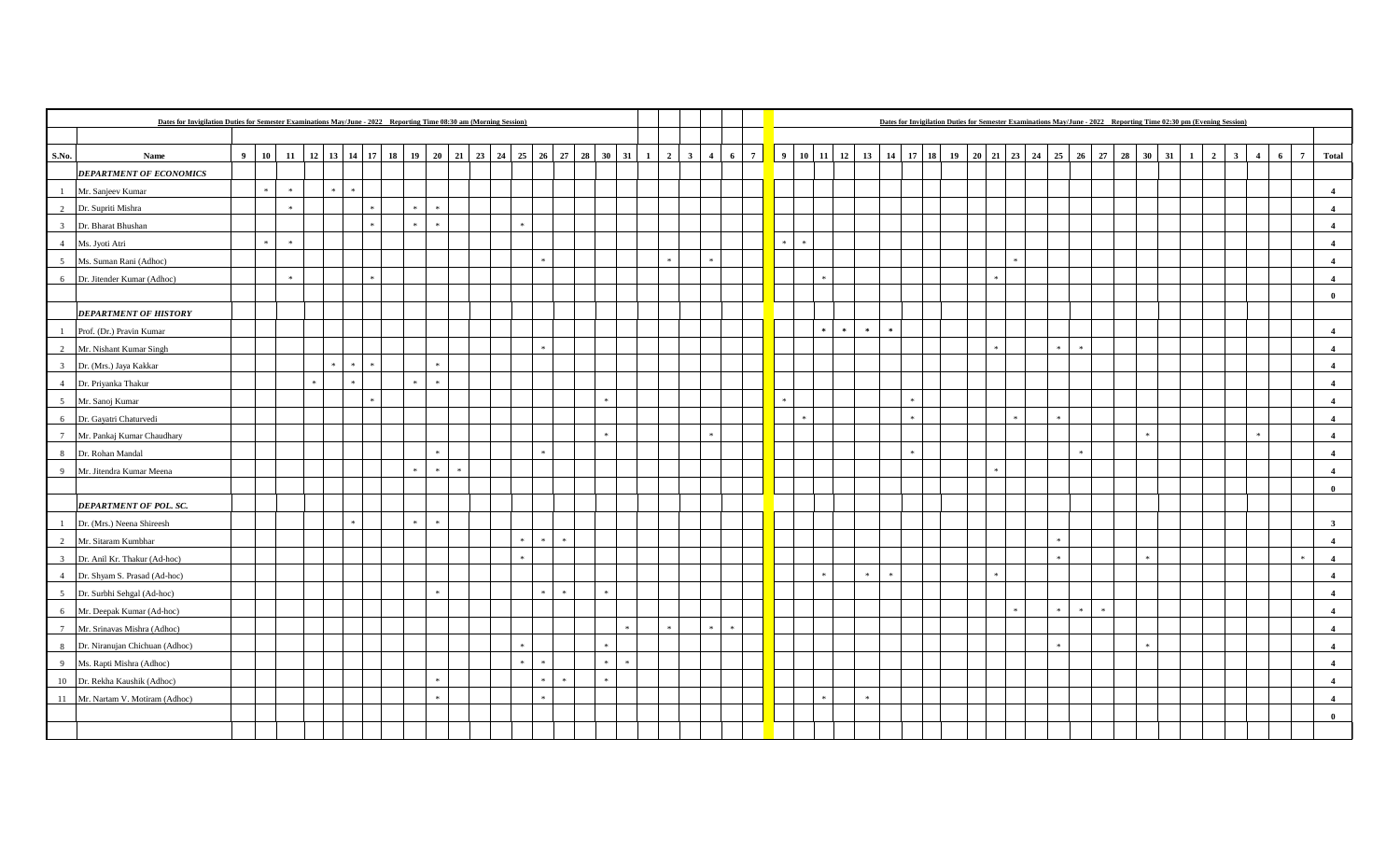|                 |                               | Dates for Invigilation Duties for Semester Examinations May/June - 2022 Reporting Time 08:30 am (Morning Session)<br>9 10 11 12 13 14 17 18 19 20 21 23 24 25 26 27 28 30 31 1 2 3 4 6 7 |               |  |               |  |  |  |                    |  |  |           |                     |  |  |  |  |  |  |       |               |       |         |  |  |     | Dates for Invigilation Duties for Semester Examinations May/June - 2022 Reporting Time 02:30 pm (Evening Session) |       |         |               |  |  |              |                |                |                |   |                |                         |
|-----------------|-------------------------------|------------------------------------------------------------------------------------------------------------------------------------------------------------------------------------------|---------------|--|---------------|--|--|--|--------------------|--|--|-----------|---------------------|--|--|--|--|--|--|-------|---------------|-------|---------|--|--|-----|-------------------------------------------------------------------------------------------------------------------|-------|---------|---------------|--|--|--------------|----------------|----------------|----------------|---|----------------|-------------------------|
|                 |                               |                                                                                                                                                                                          |               |  |               |  |  |  |                    |  |  |           |                     |  |  |  |  |  |  |       |               |       |         |  |  |     |                                                                                                                   |       |         |               |  |  |              |                |                |                |   |                |                         |
| S.No.           | Name                          |                                                                                                                                                                                          |               |  |               |  |  |  |                    |  |  |           |                     |  |  |  |  |  |  |       |               |       |         |  |  |     |                                                                                                                   |       |         |               |  |  | $\mathbf{1}$ | $\overline{2}$ | $\overline{3}$ | $\overline{4}$ | 6 | $\overline{7}$ | Total                   |
|                 | <b>DEPARTMENT OF COMMERCE</b> |                                                                                                                                                                                          |               |  |               |  |  |  |                    |  |  |           |                     |  |  |  |  |  |  |       |               |       |         |  |  |     |                                                                                                                   |       |         |               |  |  |              |                |                |                |   |                |                         |
|                 | Dr. Mukta Rohatgi             |                                                                                                                                                                                          |               |  | $\mathcal{H}$ |  |  |  |                    |  |  | <b>SK</b> | $\mathcal{R}$       |  |  |  |  |  |  |       |               |       |         |  |  |     |                                                                                                                   |       |         |               |  |  |              |                |                |                |   |                | $\overline{4}$          |
| 2               | Dr. Mast Ram                  |                                                                                                                                                                                          |               |  |               |  |  |  | $\cdot$            |  |  |           |                     |  |  |  |  |  |  |       |               |       |         |  |  |     |                                                                                                                   |       |         |               |  |  |              |                |                |                |   |                | $\overline{4}$          |
| $\overline{3}$  | Mr. Pawan Kumar Adewa         |                                                                                                                                                                                          |               |  |               |  |  |  |                    |  |  |           |                     |  |  |  |  |  |  |       |               |       |         |  |  |     |                                                                                                                   |       |         |               |  |  |              |                |                |                |   |                | $\overline{4}$          |
| $\overline{4}$  | Dr. Ruchika Ramakrishnan      |                                                                                                                                                                                          |               |  |               |  |  |  |                    |  |  |           | $\mathcal{R}^{\pm}$ |  |  |  |  |  |  |       |               |       |         |  |  |     |                                                                                                                   | $\pm$ | $\cdot$ |               |  |  |              |                |                |                |   |                | $\overline{4}$          |
| 5 <sup>5</sup>  | Dr. Jasvir Singh              |                                                                                                                                                                                          |               |  |               |  |  |  |                    |  |  |           |                     |  |  |  |  |  |  |       |               |       | $\cdot$ |  |  |     |                                                                                                                   |       |         |               |  |  |              |                |                |                |   |                | $\overline{4}$          |
| 6               | Mr. Vinod Kumar               |                                                                                                                                                                                          |               |  |               |  |  |  |                    |  |  |           |                     |  |  |  |  |  |  |       |               |       |         |  |  |     |                                                                                                                   |       |         | $\mathcal{R}$ |  |  |              |                |                |                |   |                | $\overline{4}$          |
| $7\overline{ }$ | Dr. Kavita Arora              |                                                                                                                                                                                          |               |  |               |  |  |  |                    |  |  |           |                     |  |  |  |  |  |  |       |               |       | $\cdot$ |  |  |     |                                                                                                                   |       |         |               |  |  |              |                |                |                |   |                | $\overline{\mathbf{4}}$ |
| 8               | Ms. Simple Arora (Adhoc)      |                                                                                                                                                                                          | $\cdot$       |  |               |  |  |  |                    |  |  |           |                     |  |  |  |  |  |  |       |               |       |         |  |  |     |                                                                                                                   |       |         |               |  |  |              |                |                |                |   | sk.            | $\overline{\mathbf{3}}$ |
|                 | 9 Ms. Monika Khemani (Adhoc)  |                                                                                                                                                                                          |               |  | $\mathcal{H}$ |  |  |  | $\mathcal{R}$      |  |  |           |                     |  |  |  |  |  |  |       |               |       |         |  |  |     |                                                                                                                   |       |         |               |  |  |              |                |                |                |   |                | $\overline{4}$          |
|                 | 10 Dr. Sunita Pooniya (Adhoc) |                                                                                                                                                                                          |               |  |               |  |  |  | $\mathcal{R}$      |  |  |           |                     |  |  |  |  |  |  |       |               |       |         |  |  |     |                                                                                                                   |       |         |               |  |  |              |                |                |                |   |                | $\overline{3}$          |
|                 | 11 Ms. Adithi (Adhoc)         |                                                                                                                                                                                          | $\mathcal{R}$ |  |               |  |  |  |                    |  |  |           |                     |  |  |  |  |  |  |       |               |       |         |  |  |     |                                                                                                                   |       |         |               |  |  |              |                |                |                |   |                | $\overline{4}$          |
|                 | 12 Ms. Poonam (Adhoc)         |                                                                                                                                                                                          |               |  |               |  |  |  |                    |  |  |           |                     |  |  |  |  |  |  |       |               |       |         |  |  | sk. | $\mathcal{R}$                                                                                                     |       |         |               |  |  |              |                |                |                |   |                | $\overline{4}$          |
|                 | 13 Ms. Sumanjeet Kaur (Adhoc) |                                                                                                                                                                                          |               |  |               |  |  |  | $\bar{\mathbf{x}}$ |  |  |           |                     |  |  |  |  |  |  |       |               |       |         |  |  |     |                                                                                                                   |       |         |               |  |  |              |                |                |                |   |                | $\overline{\mathbf{4}}$ |
|                 | 14 Ms. Neha Bothra (Adhoc)    |                                                                                                                                                                                          |               |  |               |  |  |  | $\mathcal{R}$      |  |  |           |                     |  |  |  |  |  |  |       |               |       |         |  |  |     |                                                                                                                   |       |         |               |  |  |              |                |                |                |   |                | $\overline{4}$          |
|                 | 15 Dr. Gurmeet Singh (Adhoc)  |                                                                                                                                                                                          |               |  |               |  |  |  |                    |  |  |           |                     |  |  |  |  |  |  |       |               |       |         |  |  |     |                                                                                                                   |       |         |               |  |  |              |                |                |                |   |                | $\overline{\mathbf{3}}$ |
|                 | 16 Ms. Swati (Adhoc)          |                                                                                                                                                                                          |               |  | $\mathcal{R}$ |  |  |  |                    |  |  |           |                     |  |  |  |  |  |  |       |               |       |         |  |  |     |                                                                                                                   |       |         |               |  |  |              |                |                |                |   |                | $\mathbf{3}$            |
|                 | 17 Ms. Jyoti Sindhu (Adhoc)   |                                                                                                                                                                                          |               |  |               |  |  |  |                    |  |  |           |                     |  |  |  |  |  |  | $\pm$ | $\mathcal{R}$ | $\gg$ |         |  |  |     |                                                                                                                   |       |         |               |  |  |              |                |                |                |   |                | $\overline{\mathbf{3}}$ |
|                 | 18 Md. Sajid (Adhoc)          |                                                                                                                                                                                          |               |  |               |  |  |  |                    |  |  |           |                     |  |  |  |  |  |  |       |               |       |         |  |  |     |                                                                                                                   |       |         |               |  |  |              |                |                |                |   |                | $\overline{\mathbf{3}}$ |
|                 | 19 Mr. Rohit Shah (Adhoc)     |                                                                                                                                                                                          |               |  |               |  |  |  |                    |  |  |           |                     |  |  |  |  |  |  |       | $\sim$        |       |         |  |  |     |                                                                                                                   |       |         |               |  |  |              |                |                |                |   |                | $\overline{4}$          |
|                 | 20 Mr. Varun Panwar (Adhoc)   |                                                                                                                                                                                          |               |  |               |  |  |  |                    |  |  |           |                     |  |  |  |  |  |  |       |               |       |         |  |  |     |                                                                                                                   |       |         |               |  |  |              |                |                |                |   |                | $\overline{\mathbf{3}}$ |
|                 | 21 Ms. Palak Kakkar           |                                                                                                                                                                                          |               |  |               |  |  |  |                    |  |  |           |                     |  |  |  |  |  |  |       |               |       |         |  |  |     |                                                                                                                   |       |         |               |  |  |              |                |                |                |   |                | $\mathbf{3}$            |
|                 | 22 Ms. Shaista Sami           | $\mathcal{R}$                                                                                                                                                                            | $\cdot$       |  |               |  |  |  |                    |  |  |           |                     |  |  |  |  |  |  |       |               |       |         |  |  |     |                                                                                                                   |       |         |               |  |  |              |                |                |                |   |                | $\overline{\mathbf{3}}$ |
|                 | 23 Mr. Amit Kapoor            |                                                                                                                                                                                          |               |  |               |  |  |  | $\cdot$            |  |  |           |                     |  |  |  |  |  |  |       |               |       |         |  |  |     |                                                                                                                   |       |         |               |  |  |              |                |                |                |   |                | $\overline{\mathbf{4}}$ |
|                 |                               |                                                                                                                                                                                          |               |  |               |  |  |  |                    |  |  |           |                     |  |  |  |  |  |  |       |               |       |         |  |  |     |                                                                                                                   |       |         |               |  |  |              |                |                |                |   |                | $\bf{0}$                |
|                 |                               |                                                                                                                                                                                          |               |  |               |  |  |  |                    |  |  |           |                     |  |  |  |  |  |  |       |               |       |         |  |  |     |                                                                                                                   |       |         |               |  |  |              |                |                |                |   |                | $\bf{0}$                |
|                 |                               |                                                                                                                                                                                          |               |  |               |  |  |  |                    |  |  |           |                     |  |  |  |  |  |  |       |               |       |         |  |  |     |                                                                                                                   |       |         |               |  |  |              |                |                |                |   |                | $\bf{0}$                |
|                 |                               |                                                                                                                                                                                          |               |  |               |  |  |  |                    |  |  |           |                     |  |  |  |  |  |  |       |               |       |         |  |  |     |                                                                                                                   |       |         |               |  |  |              |                |                |                |   |                |                         |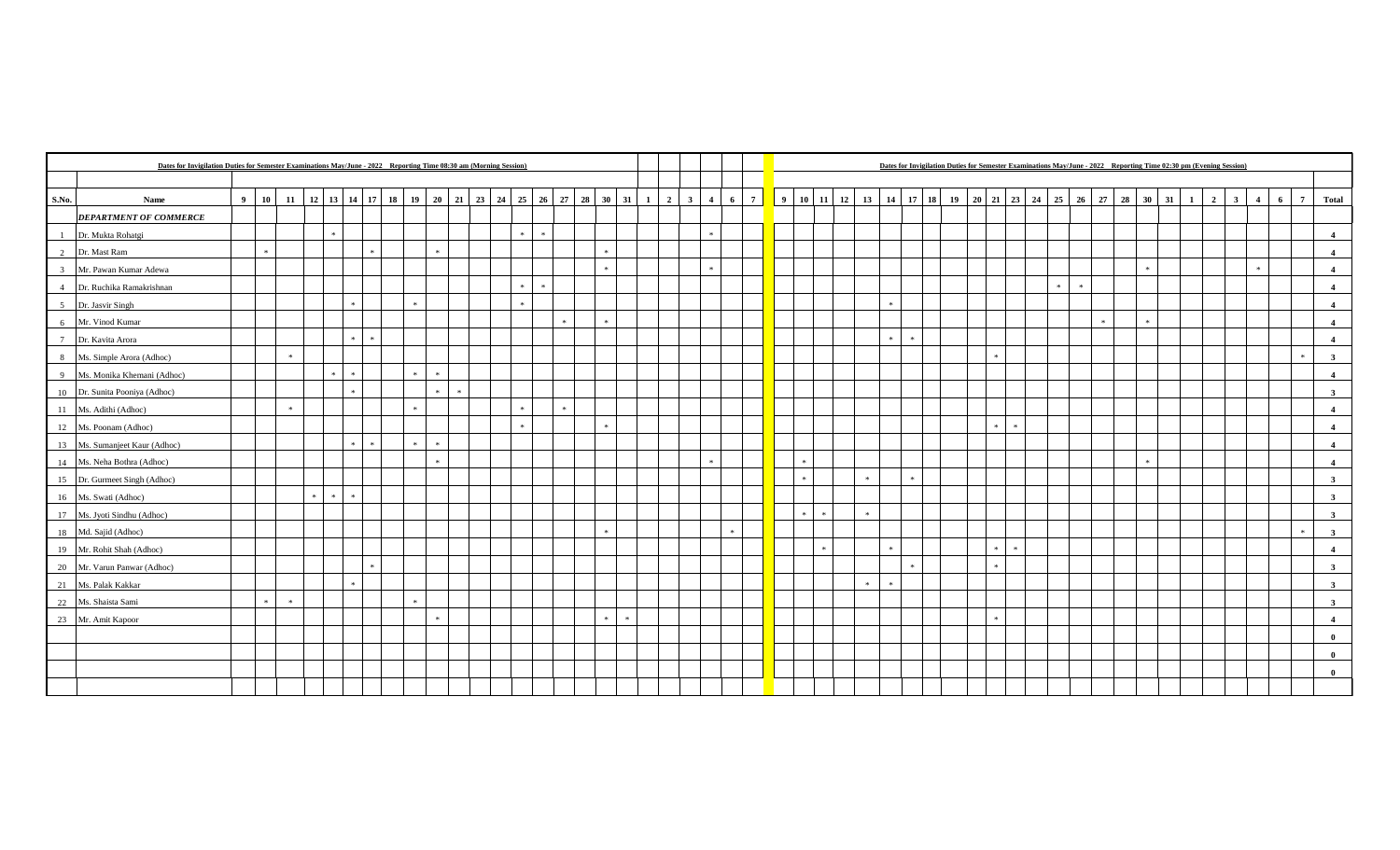|                                              | Dates for Invigilation Duties for Semester Examinations May/June - 2022 Reporting Time 08:30 am (Morning Session)<br>10 11 12 13 14 17 18 19 20 21 23 24 25 26 27 28 30 31 1 2 3 4 6 7 9 10 11 12 13 14 17 18 19 20 21 23 24 25 26 27 28 30 31 |               |               |  |            |         |  |  |               |           |  |  |  |  |  |  |               |  |  |               |  |               |  |                     | Dates for Invigilation Duties for Semester Examinations May/June - 2022 Reporting Time 02:30 pm (Evening Session) |  |  |              |  |       |  |              |                |                |                |   |                |                         |
|----------------------------------------------|------------------------------------------------------------------------------------------------------------------------------------------------------------------------------------------------------------------------------------------------|---------------|---------------|--|------------|---------|--|--|---------------|-----------|--|--|--|--|--|--|---------------|--|--|---------------|--|---------------|--|---------------------|-------------------------------------------------------------------------------------------------------------------|--|--|--------------|--|-------|--|--------------|----------------|----------------|----------------|---|----------------|-------------------------|
|                                              |                                                                                                                                                                                                                                                |               |               |  |            |         |  |  |               |           |  |  |  |  |  |  |               |  |  |               |  |               |  |                     |                                                                                                                   |  |  |              |  |       |  |              |                |                |                |   |                |                         |
| Name<br>S.No.                                | $\overline{9}$                                                                                                                                                                                                                                 |               |               |  |            |         |  |  |               |           |  |  |  |  |  |  |               |  |  |               |  |               |  |                     |                                                                                                                   |  |  |              |  |       |  | $\mathbf{1}$ | $\overline{2}$ | 3 <sup>1</sup> | $\overline{4}$ | 6 | $\overline{7}$ | <b>Total</b>            |
| <b>DEPARTMENT OF PHYSICS</b>                 |                                                                                                                                                                                                                                                |               |               |  |            |         |  |  |               |           |  |  |  |  |  |  |               |  |  |               |  |               |  |                     |                                                                                                                   |  |  |              |  |       |  |              |                |                |                |   |                |                         |
| Dr. Ravindra Kumar                           |                                                                                                                                                                                                                                                |               |               |  |            |         |  |  |               |           |  |  |  |  |  |  |               |  |  |               |  |               |  |                     |                                                                                                                   |  |  |              |  | $\gg$ |  |              |                |                | $\mathcal{R}$  |   |                | $\overline{\mathbf{3}}$ |
| Dr. Monika Goyal<br>2                        |                                                                                                                                                                                                                                                |               | $\cdot$       |  |            |         |  |  | $\mathcal{R}$ |           |  |  |  |  |  |  |               |  |  |               |  |               |  |                     |                                                                                                                   |  |  |              |  |       |  |              |                |                |                |   |                | 3 <sup>1</sup>          |
| Dr. Komilla Suri<br>$\overline{3}$           |                                                                                                                                                                                                                                                |               | <b>SE</b>     |  |            |         |  |  |               | $\cdot$   |  |  |  |  |  |  |               |  |  |               |  |               |  |                     |                                                                                                                   |  |  |              |  |       |  |              |                |                |                |   |                | $\mathbf{3}$            |
| Prof. (Dr.) Narender Singh<br>$\overline{4}$ |                                                                                                                                                                                                                                                |               |               |  |            |         |  |  |               |           |  |  |  |  |  |  |               |  |  |               |  |               |  |                     |                                                                                                                   |  |  |              |  |       |  |              |                |                |                |   |                | $\theta$                |
| Prof. (Dr.) Vijay Kumar Sharma<br>5          |                                                                                                                                                                                                                                                |               |               |  |            |         |  |  | $\mathcal{R}$ | $\pm$     |  |  |  |  |  |  |               |  |  |               |  |               |  |                     |                                                                                                                   |  |  |              |  |       |  |              |                |                |                |   |                | $\overline{2}$          |
| Ms. Niti Agrawal<br>6                        |                                                                                                                                                                                                                                                |               |               |  |            |         |  |  |               | $\,$ $\,$ |  |  |  |  |  |  |               |  |  |               |  |               |  |                     |                                                                                                                   |  |  |              |  |       |  |              |                |                |                |   |                | $\overline{\mathbf{3}}$ |
| Ms. Seema Dabas<br>$7\phantom{.0}$           |                                                                                                                                                                                                                                                | $\mathcal{R}$ | $\gg$         |  |            |         |  |  |               |           |  |  |  |  |  |  |               |  |  |               |  |               |  |                     |                                                                                                                   |  |  |              |  |       |  |              |                |                |                |   |                | $\overline{\mathbf{3}}$ |
| Dr. Sunny Aggarwal (ad-hoc)<br>-8            |                                                                                                                                                                                                                                                |               |               |  |            |         |  |  |               | $\cdot$   |  |  |  |  |  |  |               |  |  |               |  |               |  |                     |                                                                                                                   |  |  |              |  |       |  |              |                |                |                |   |                | $\overline{\mathbf{3}}$ |
| Mr. Pradeep Kumar (ad-hoc)<br>$\overline{9}$ |                                                                                                                                                                                                                                                |               |               |  |            |         |  |  |               | - sk      |  |  |  |  |  |  |               |  |  |               |  |               |  |                     |                                                                                                                   |  |  |              |  |       |  |              |                |                |                |   |                | $\overline{\mathbf{3}}$ |
| 10 Mr. Ravinder Kumar (ad-hoc)               |                                                                                                                                                                                                                                                |               |               |  |            |         |  |  |               |           |  |  |  |  |  |  |               |  |  |               |  |               |  | $\mathcal{R}^{\pm}$ |                                                                                                                   |  |  |              |  |       |  |              |                |                |                |   |                | $\mathbf{3}$            |
| 11 Dr. Narendra Singh (ad-hoc)               |                                                                                                                                                                                                                                                |               |               |  |            |         |  |  |               |           |  |  |  |  |  |  |               |  |  |               |  |               |  |                     |                                                                                                                   |  |  |              |  |       |  |              |                |                |                |   | $\mathcal{R}$  | $\mathbf{3}$            |
| 12 Ms. Pooja Devi (ad-hoc)                   |                                                                                                                                                                                                                                                |               |               |  |            |         |  |  |               |           |  |  |  |  |  |  |               |  |  |               |  |               |  |                     |                                                                                                                   |  |  |              |  |       |  |              |                |                |                |   |                | $\mathbf{3}$            |
| 13 Mr. Raju Ram Meena (ad-hoc)               |                                                                                                                                                                                                                                                |               |               |  |            |         |  |  |               |           |  |  |  |  |  |  |               |  |  |               |  |               |  |                     |                                                                                                                   |  |  |              |  |       |  |              |                |                |                |   |                | $\mathbf{3}$            |
| 14 Dr. Sunaina Zutshi (ad-hoc)               |                                                                                                                                                                                                                                                |               |               |  |            |         |  |  |               |           |  |  |  |  |  |  |               |  |  |               |  |               |  |                     |                                                                                                                   |  |  |              |  |       |  |              |                |                |                |   |                | $\mathbf{3}$            |
| 15 Mr. Arun Goyal (ad-hoc)                   |                                                                                                                                                                                                                                                |               |               |  |            |         |  |  |               |           |  |  |  |  |  |  |               |  |  |               |  |               |  |                     |                                                                                                                   |  |  |              |  |       |  |              |                |                |                |   |                | $\mathbf{3}$            |
| 16 Dr. Anita (ad-hoc)                        |                                                                                                                                                                                                                                                |               |               |  |            |         |  |  |               |           |  |  |  |  |  |  | $\mathcal{R}$ |  |  |               |  |               |  |                     |                                                                                                                   |  |  |              |  |       |  |              |                |                | $\mathcal{R}$  |   | $\mathcal{R}$  | $\overline{\mathbf{3}}$ |
| <b>DEPARTMENT OF CHEMISTRY</b>               |                                                                                                                                                                                                                                                |               |               |  |            |         |  |  |               |           |  |  |  |  |  |  |               |  |  |               |  |               |  |                     |                                                                                                                   |  |  |              |  |       |  |              |                |                |                |   |                |                         |
| Dr. Sanjay Kumar                             |                                                                                                                                                                                                                                                |               |               |  |            |         |  |  |               |           |  |  |  |  |  |  |               |  |  | $\mathcal{R}$ |  |               |  |                     |                                                                                                                   |  |  |              |  |       |  |              |                |                |                |   |                | 3                       |
| $\overline{2}$<br>Dr. Ashu Gupta             |                                                                                                                                                                                                                                                |               |               |  |            |         |  |  |               |           |  |  |  |  |  |  |               |  |  |               |  |               |  |                     |                                                                                                                   |  |  | $\mathbb{R}$ |  |       |  |              |                |                |                |   |                | $\mathbf{3}$            |
| Dr. Reeta Sharma<br>$\mathcal{R}$            |                                                                                                                                                                                                                                                |               |               |  |            |         |  |  |               |           |  |  |  |  |  |  |               |  |  |               |  |               |  |                     |                                                                                                                   |  |  |              |  |       |  |              |                |                |                |   |                | $\mathbf{3}$            |
| Dr. Arkaja Goswami<br>$\overline{4}$         |                                                                                                                                                                                                                                                | $\mathcal{R}$ | $\mathcal{R}$ |  |            |         |  |  |               |           |  |  |  |  |  |  |               |  |  |               |  |               |  |                     |                                                                                                                   |  |  |              |  |       |  |              |                |                |                |   |                | 3                       |
| Dr. Reshu Chaudhary (ad-hoc)<br>.5           |                                                                                                                                                                                                                                                |               | $\mathcal{R}$ |  | <b>Ski</b> | $\cdot$ |  |  |               |           |  |  |  |  |  |  |               |  |  |               |  |               |  |                     |                                                                                                                   |  |  |              |  |       |  |              |                |                |                |   |                | $\overline{\mathbf{3}}$ |
| Dr. Ompal Singh Yadav (ad-hoc)<br>6          |                                                                                                                                                                                                                                                |               | $\mathcal{R}$ |  |            |         |  |  |               |           |  |  |  |  |  |  |               |  |  |               |  | $\mathcal{R}$ |  |                     |                                                                                                                   |  |  |              |  |       |  |              |                |                |                |   |                | $\overline{\mathbf{3}}$ |
|                                              |                                                                                                                                                                                                                                                |               |               |  |            |         |  |  |               |           |  |  |  |  |  |  |               |  |  |               |  |               |  |                     |                                                                                                                   |  |  |              |  |       |  |              |                |                |                |   |                | $\mathbf{0}$            |
|                                              |                                                                                                                                                                                                                                                |               |               |  |            |         |  |  |               |           |  |  |  |  |  |  |               |  |  |               |  |               |  |                     |                                                                                                                   |  |  |              |  |       |  |              |                |                |                |   |                |                         |